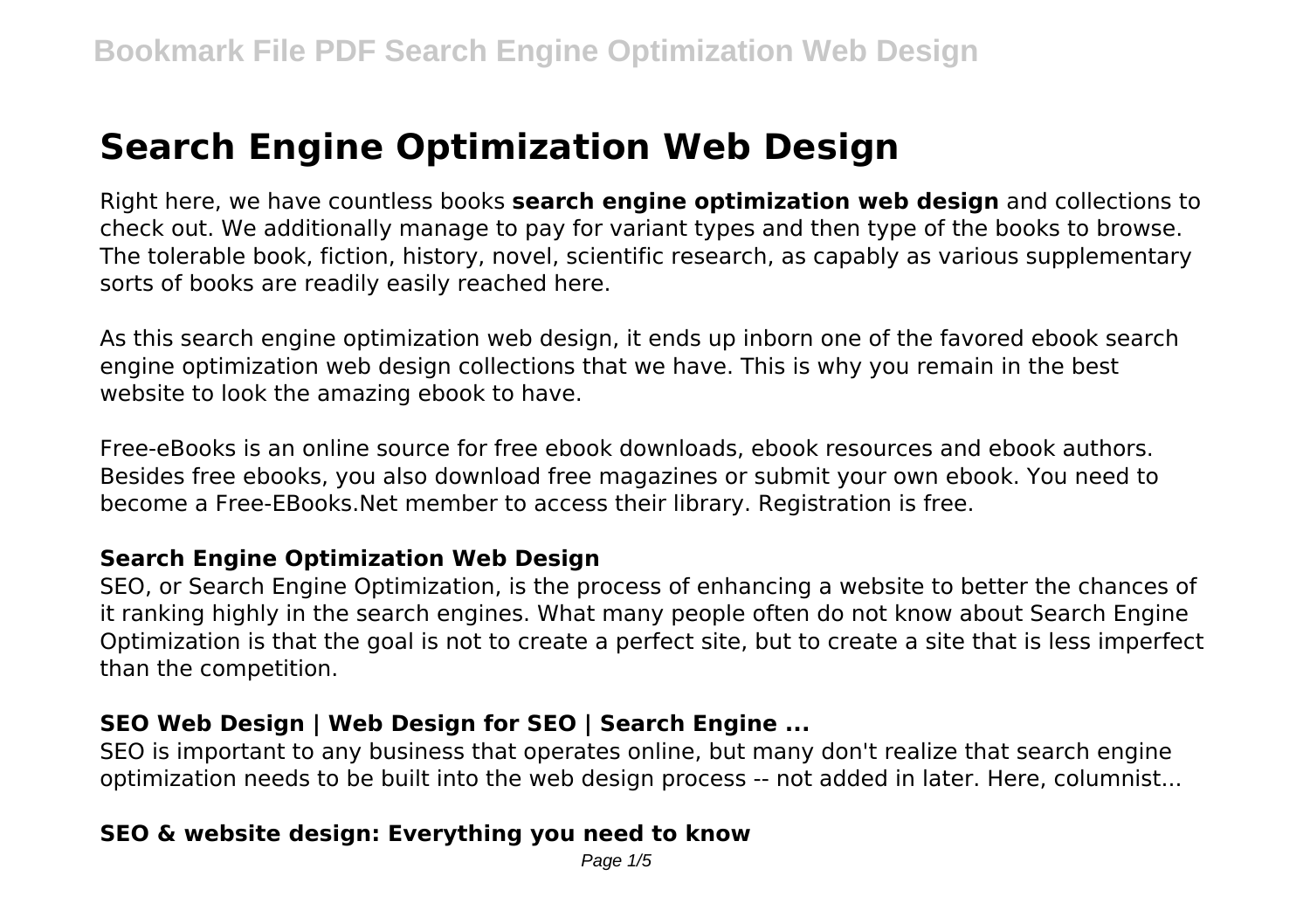Use Content That Search Engine Spiders Can Read Content is the life force of a website, and it is what the search engines feed on. When designing a website, makes sure you take into account good structure for content (headings, paragraphs, and links).

#### **10 Excellent SEO Tips That Will Improve Your Web Design**

Local Search EngineOptimization Services Gee Productions offers local search engine optimization for small and medium sized businesses. Often, it can be difficult for smaller businesses to make themselves known online, particularly in their local area. Well that's where we come in!We'll begin by making sure your whole website is optimized…

#### **Search Engine Optimization - Web Design • Branding ...**

DaGama Web Studio is the best Search Engine Optimization company. 25 years of experience. Greeley, Fort Collins, northern Colorado, Denver.

#### **Search Engine Optimization - Greeley SEO Web Design and ...**

Search Engine Optimization SE Optimization - is what will help your information to be found in World Wide Web thus being open and accessible for others. SE Optimization can also make your data more popular and needed for potential clients, letting them to get acquainted with the sphere of your work, its nuances and perspectives.

## **Search Engine Optimization | Web Design Library**

Holy City SEO is a Charleston, SC based digital marketing agency and design company specializing in Website Development and Search Engine Optimization (SEO). Our team consists of experts in marketing and design, and all are cross trained to help your business achieve the very best on the web. We strive for 100% customer satisfaction with a reputation of stunning websites and optimization to ...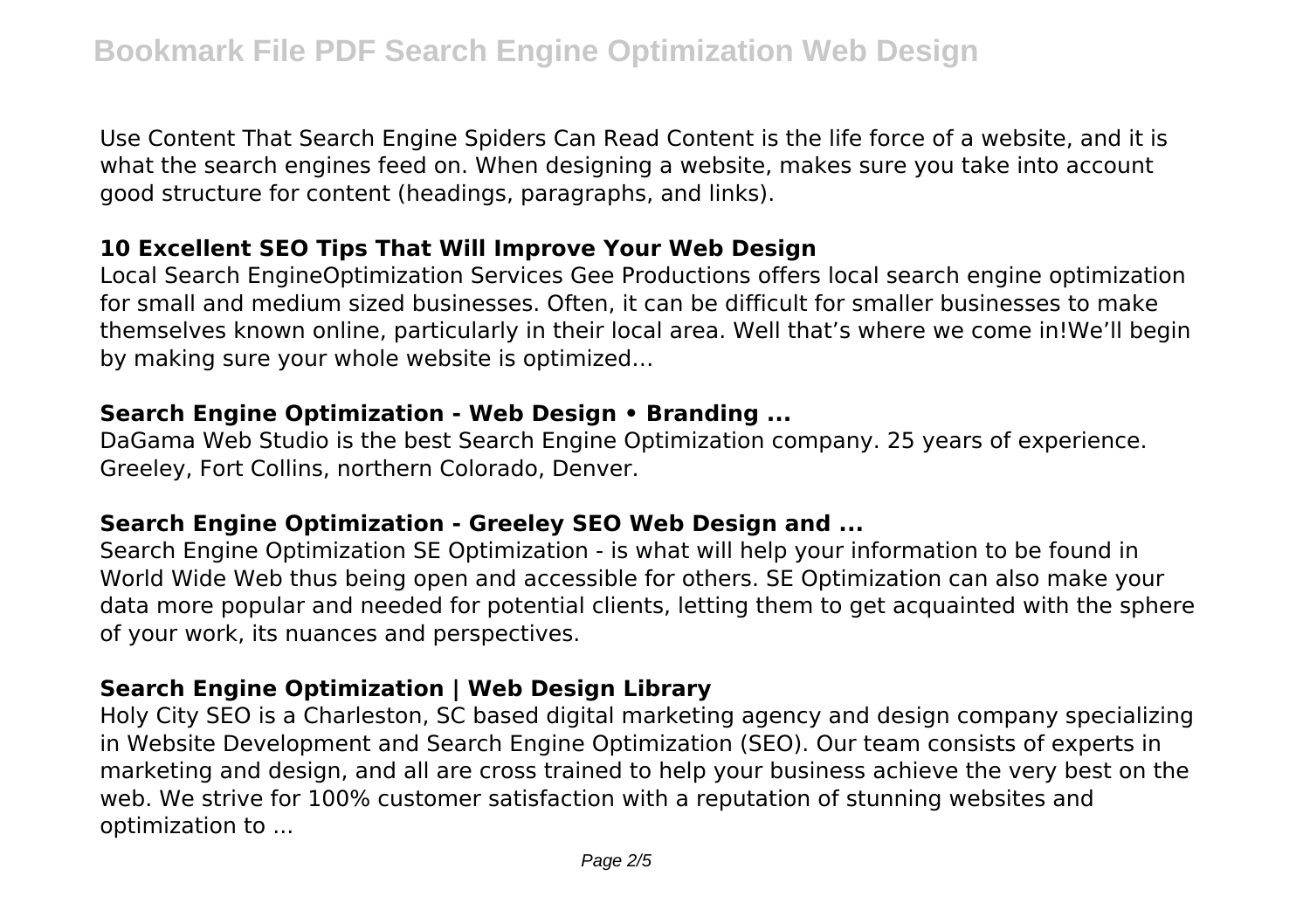## **Website Design | Search Engine Optimization (SEO)**

SEO Definition: SEO is an acronym that stands for search engine optimization, which is the process of optimizing your website to get organic, or un-paid, traffic from the search engine results page. In other words, SEO meaning involves making certain changes to your website design and content that make your site more attractive to a search engine.

## **What is SEO and How It Works? [Here's the Answer]**

Search engine optimization results into highest conversion rates, turning your website visitors into clients. Expand Customer Base and target Audience: Search Engine Optimization exposes your products and services to motivated and interested customers. This expands your customer base and makes your site easier to find and locate on the internet.

#### **Search engne optimization - 8725018881|Search engine ...**

This entry was posted in Charlotte, SEO Service, Web Design and tagged affordable seo services, Effective web design, Responsvie Web Design, Search Engine Optimization Services, SEO Company, SEO Consultant, SEO service, SEO Services, Top Charlotte, Web Design, Web Development, Website design on April 19, 2016 by Webdesigncharlotte.

## **Search Engine Optimization Services | Web Design Charlotte ...**

SEO (Search Engine Optimisation) The process of optimising websites to increase their ranking and visibility in the SERPs. To provide affordable, quick-turnaround, and effective web design and digital marketing for small businesses, organizations, and individuals.

## **SEO (Search Engine Optimisation) - Design Web**

SEO Web Design Increases Organic Search Traffic The organic search results are the search results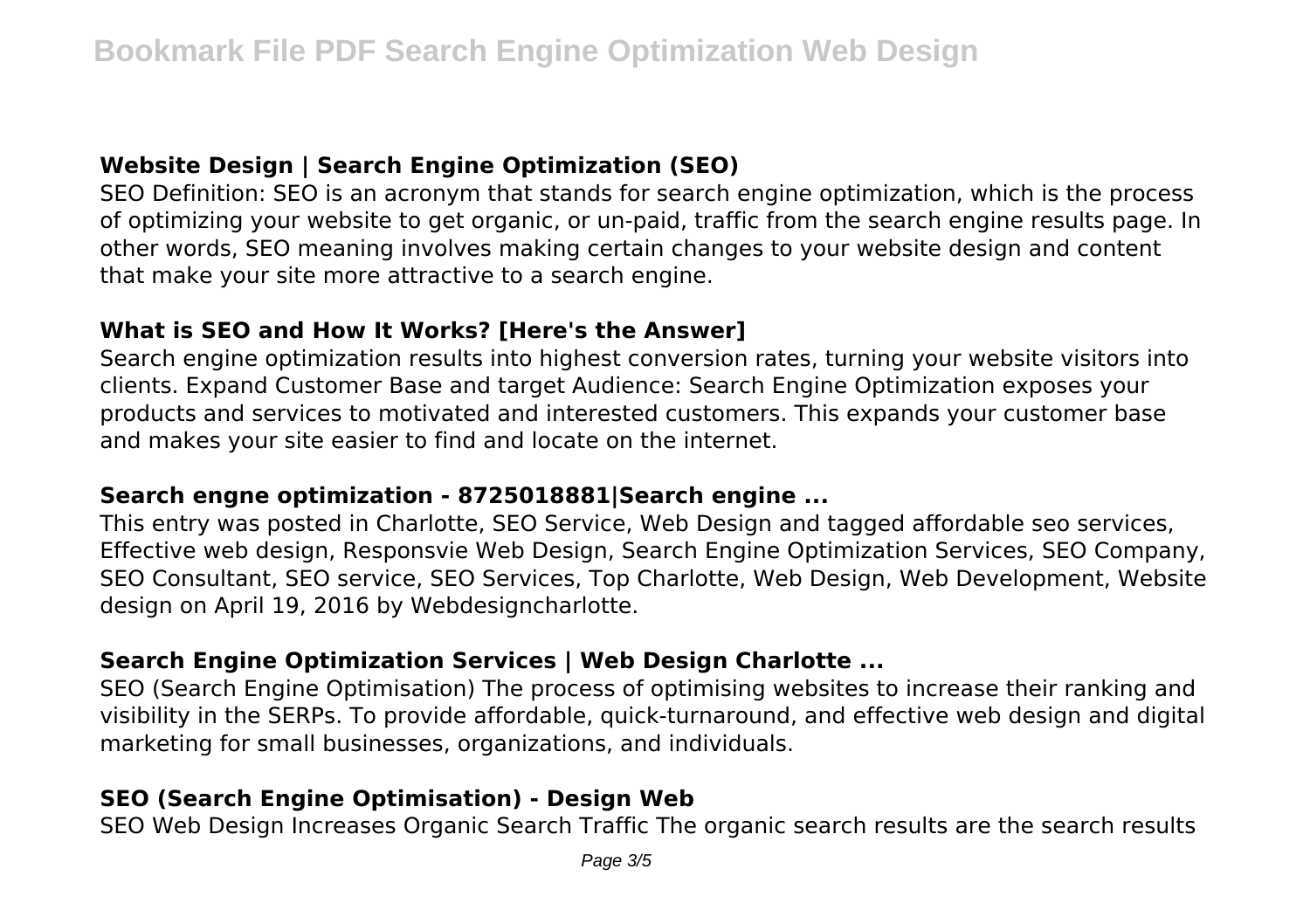in Google that are not paid ads. It drives over 50% of traffic around the web. Most people prefer to click on an organic result.

#### **What is SEO Web Design & Why is it Important for Business ...**

Search Engine Optimization Our SEO strategy utilizes a incredibly strong network of websites (silo) that link to your business. We combine this with unique content creation, industry specific link building, on-page optimization, and local business optimization.

#### **Structure SEO | Search Engine Optimization | Website ...**

Local Search Engine Optimization Website Design and SEO Content Services. Your Local Business Super Powers Now Serving Yuma Arizona As Your Home Town SEO Firm. Contact Andy at 1-928-750-7064 or andy@dotlocalseo.com For A Quote

#### **#1 Local Search Engine Optimization And Website Design Yuma**

Search Engine Optimization is about helping search engines understand and present content Spiral Pixel Design create websites with SEO, ready to be crawled and indexed by search engines Sitemap

## **Search Engine Optimization | Spiral Pixel Design**

Search Engine Optimization (SEO) is the science of increasing your website's search engine position ranking for important keywords and key phrases which are relevant to your business. SEO Search Engine Optimization generally includes:

#### **Search Engine Optimization - Website Design & Development ...**

Search Engine Optimization (SEO) is a vital part of any website design. However, modern SEO practices are often misguided and most website designers have little knowledge of how to get the most out of SEO during the website-building process. The website design and SEO experts at